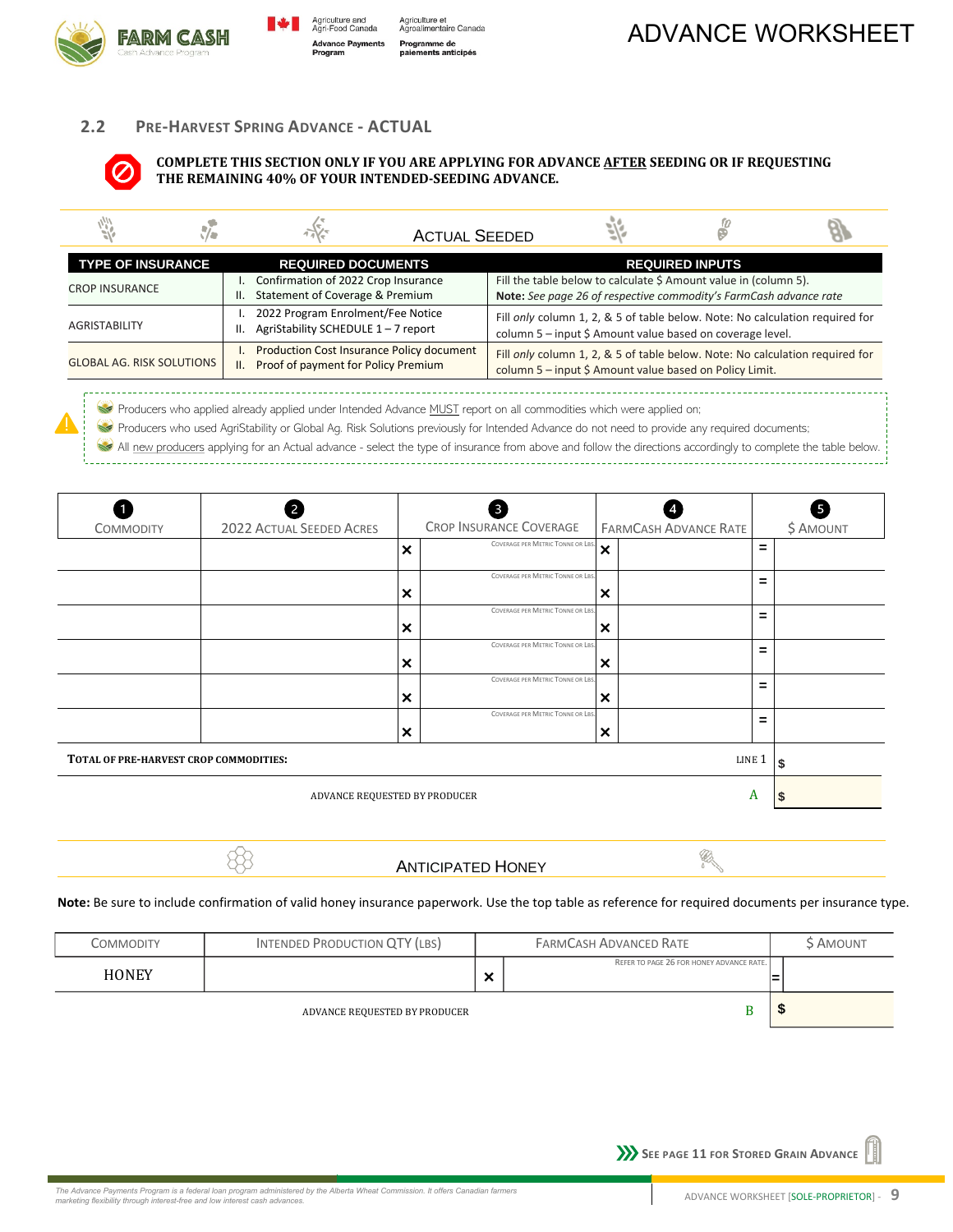



Agriculture et<br>Agroalimentaire Canada Programme de nents anticipés



Select the commodity for which you applied the advance and using legal description of the land, indicate where you have seeded or stored the crop(s), located beehives, or housed the livestock. **Note:** Producers with multiple locations, separate each description with a comma (,).

| <b>CROP COMMODITIES (INTENDED/ACTUAL) THONEY (INTENDED/ACTUAL)</b> TSTORED GRAIN TLIVESTOCK |                                                            |  |
|---------------------------------------------------------------------------------------------|------------------------------------------------------------|--|
|                                                                                             | PROVIDE LEGAL DESCRIPTION OF LAND (SECTION-TOWNSHIP-RANGE) |  |
|                                                                                             |                                                            |  |

# **ISSUING ADVANCES**

Select from one the following funding options indicating how you would like to receive advance for the commodities applied. **Note:** producers with an existing Intended Advance transferring to Actual/Anticipated Avance, select funding option from "Transfer Producers Only".

| <b>ISSUE MAXIMUM ELIGIBLE FUNDS</b>            | <b>TRANSFER PRODUCERS ONLY</b>                  |
|------------------------------------------------|-------------------------------------------------|
| SSUE MAXIMUM ELIGIBLE INTEREST-FREE FUNDS ONLY | <b>ISSUE MAXIMUM ELIGIBLE FUNDS</b>             |
|                                                | ISSUE MAXIMUM ELIGIBLE INTEREST-FREE FUNDS ONLY |
| ISSUE FUNDS ONLY IN THE AMOUNT OF: $\$\$       | ISSUE FUNDS ONLY IN THE AMOUNT OF: $\$\$        |
|                                                | NO ADDITIONAL FUNDS REQUIRED                    |

# **DIRECT DEPOSIT DETAILS**

SIGN **HERE**  Once approved for your FarmCash Advance, you will receive your funds via direct deposit from Alberta Wheat Commission (AWC). Using the example below, please provide your account details in the fields below. Note: Please attach a VOID cheque for the relevant account.

| JOHN SMITH<br>1234 Address Street NE<br>Salmon Arm BC V1E 0A0<br>(250) 999-9999                                       | OOL<br>DATE 2 0<br>$\begin{array}{ccc} \bullet & \bullet & \bullet & \bullet \end{array}$<br>MM DD<br>YYYY | NAME OF FINANCIAL INSTITUTION            |                                             |
|-----------------------------------------------------------------------------------------------------------------------|------------------------------------------------------------------------------------------------------------|------------------------------------------|---------------------------------------------|
| PAY TO THE<br><b>ORDER OF</b><br><b>LASCU CREDIT UNION</b>                                                            | \$<br>100 DOLLARS<br>$\mathbf{a}$                                                                          | TRANSIT#                                 | <b>INSTITUTION#</b>                         |
| Salman Arm Downtown Branch<br>70 Lakeshore Drive N.E., P.O. BOX 868<br>on Arm. B.C. V1E 4N9<br>MEMO.<br><b>" 001"</b> | MP<br><b>JSIII 342111 678111 911</b>                                                                       |                                          | Note: If your financial institution require |
|                                                                                                                       |                                                                                                            | return payment fee. If you would like Fa | direct deposit is not possible. Please ma   |

es the advance to be issued jointly,

Account #

ake sure to enter correct info to avoid arm Cash to mail a cheque in the name **CHEQUE** 

#### **I CERTIFY THAT THE ABOVE INFORMATION FROM SECTION 1.1 UP TO AND INCLUDING PART 2 IS TRUE AND ACCURATE AT THE TIME OF COMPLETION AND AGREE TO REPAY THE ADMINISTRATOR ANY DIFFERENCE WHERE APPLICABLE.I AM AWARE THAT TO MAKE A FALSE STATEMENT IS A CRIMINAL OFFENCE.**

|        | INSERT FULL LEGAL NAME | APP ID |
|--------|------------------------|--------|
| ▰<br>4 | SIGNATURE OF PRODUCER  | DATE   |

THE ACTUAL SEEDED ADVANCE. ANTICIPATED HONEY OR LIVESTOCK ADVANCE WILL BECOME A PART OF YOUR 2022/2023 CASH ADVANCE APPLICATION USING ALL RULES AND REGULATIONS SET FORTH BY THE 2022/2023 TERMS AND CONDITIONS *OF THIS APPLICATION & REPAYMENT AGREEMENT.* 

**All Producers are required to read Producer Declaration and Sign Producer Attestation)**

**EXECUTE TO NEXT PAGE FOR PRODUCER ATTESTATION** 

The information on this form is collected under the authority of Section 10 of the Agriculture Marketing Programs Act. Any personal information collected by the Administrator will be used to administer the program in accor AAFC.Privacy-vieprivee.AAC@AGR.GC and reference AAFC's personal information bank Agricultural Marketing Programs Act: Advance Payments Program, PPU 140. (2022).